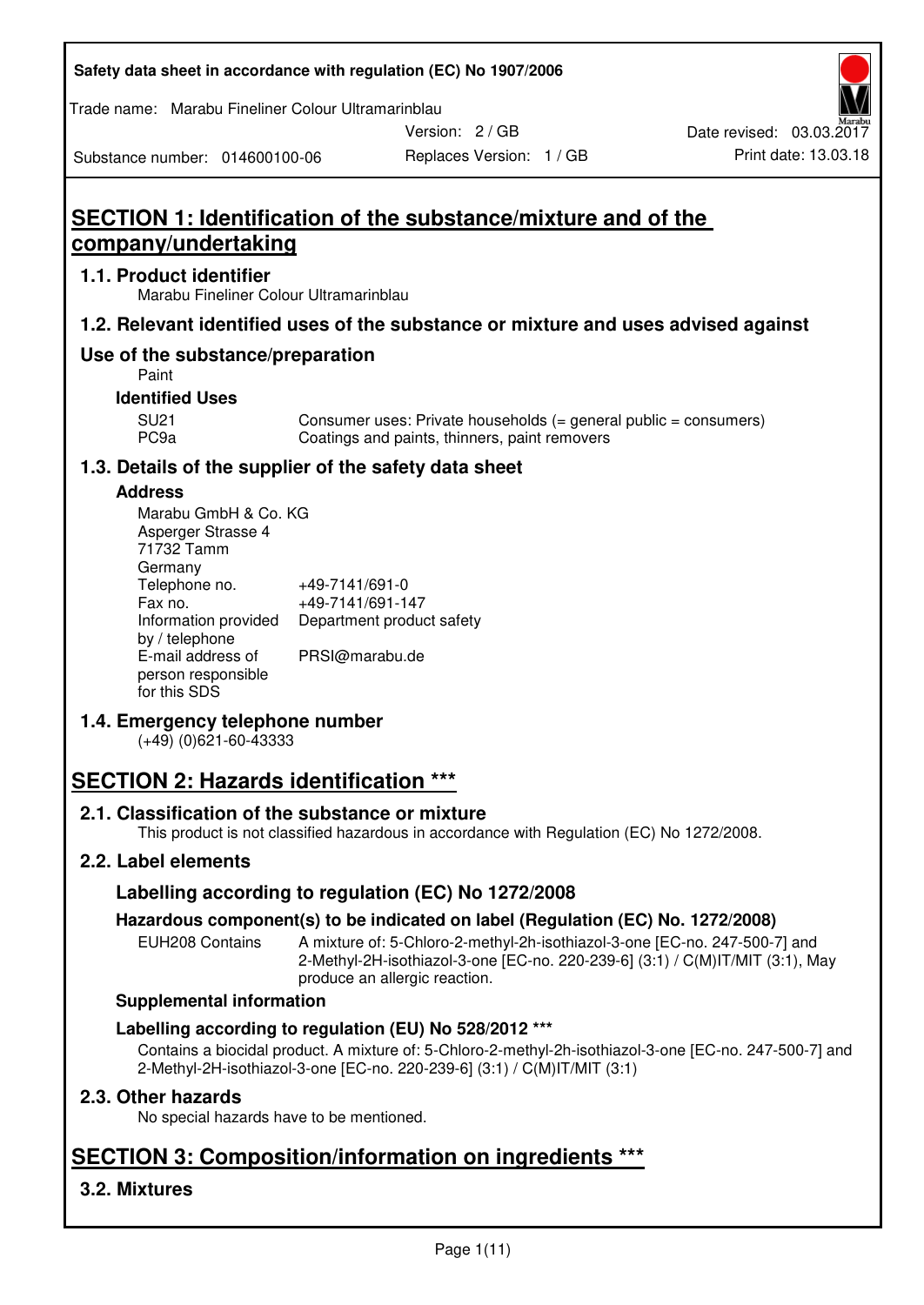| Safety data sheet in accordance with regulation (EC) No 1907/2006                                                                                      |                                      |                 |              |                                                    |      |                                                  |
|--------------------------------------------------------------------------------------------------------------------------------------------------------|--------------------------------------|-----------------|--------------|----------------------------------------------------|------|--------------------------------------------------|
| Trade name: Marabu Fineliner Colour Ultramarinblau                                                                                                     |                                      |                 |              |                                                    |      |                                                  |
| Substance number: 014600100-06                                                                                                                         |                                      | Version: 2 / GB |              | Replaces Version: 1 / GB                           |      | Date revised: 03.03.2017<br>Print date: 13.03.18 |
| <b>Chemical characterization</b>                                                                                                                       |                                      |                 |              |                                                    |      |                                                  |
| Paint based on water                                                                                                                                   |                                      |                 |              |                                                    |      |                                                  |
| <b>Hazardous ingredients</b>                                                                                                                           |                                      |                 |              |                                                    |      |                                                  |
| <b>Ethanediol</b>                                                                                                                                      |                                      |                 |              |                                                    |      |                                                  |
| CAS No.                                                                                                                                                | $107 - 21 - 1$                       |                 |              |                                                    |      |                                                  |
| EINECS no.                                                                                                                                             | 203-473-3                            |                 |              |                                                    |      |                                                  |
| Registration no.<br>Concentration                                                                                                                      | 01-2119456816-28<br>$>=$             | $\mathbf{1}$    | $\lt$        | 10                                                 | $\%$ |                                                  |
|                                                                                                                                                        |                                      |                 |              |                                                    |      |                                                  |
| Classification (Regulation (EC) No. 1272/2008)                                                                                                         |                                      |                 |              |                                                    |      |                                                  |
|                                                                                                                                                        | Acute Tox. 4<br>STOT RE <sub>2</sub> |                 | H302<br>H373 |                                                    |      |                                                  |
|                                                                                                                                                        |                                      |                 |              |                                                    |      |                                                  |
| <b>Bronopol (INN)</b>                                                                                                                                  |                                      |                 |              |                                                    |      |                                                  |
| CAS No.                                                                                                                                                | $52 - 51 - 7$                        |                 |              |                                                    |      |                                                  |
| EINECS no.<br>Concentration                                                                                                                            | 200-143-0<br>$>=$                    | 0,01            | $\,<\,$      | 0,1                                                | $\%$ |                                                  |
|                                                                                                                                                        |                                      |                 |              |                                                    |      |                                                  |
| Classification (Regulation (EC) No. 1272/2008)                                                                                                         |                                      |                 |              |                                                    |      |                                                  |
|                                                                                                                                                        | Eye Dam. 1<br>Skin Irrit. 2          |                 | H318<br>H315 |                                                    |      |                                                  |
|                                                                                                                                                        | STOT SE3                             |                 | H335         |                                                    |      |                                                  |
|                                                                                                                                                        | Acute Tox. 4                         |                 | H302         |                                                    |      |                                                  |
|                                                                                                                                                        | Acute Tox. 4<br>Aquatic Acute 1      |                 | H312<br>H400 |                                                    |      |                                                  |
|                                                                                                                                                        | Aquatic Chronic 1                    |                 | H410         |                                                    |      |                                                  |
| Concentration limits (Regulation (EC) No. 1272/2008)                                                                                                   |                                      |                 |              |                                                    |      |                                                  |
|                                                                                                                                                        | Aquatic Acute 1                      | H400            |              | $M = 10$                                           |      |                                                  |
|                                                                                                                                                        | <b>Aquatic Chronic</b>               | H410            | $M = 1$      |                                                    |      |                                                  |
| A mixture of: 5-Chloro-2-methyl-2h-isothiazol-3-one [EC-no. 247-500-7] and<br>2-Methyl-2H-isothiazol-3-one [EC-no. 220-239-6] (3:1) / C(M)IT/MIT (3:1) |                                      |                 |              |                                                    |      |                                                  |
| CAS No.                                                                                                                                                | 55965-84-9                           |                 |              |                                                    |      |                                                  |
| Concentration                                                                                                                                          |                                      |                 | $\,<\,$      | 0,0015                                             | $\%$ |                                                  |
| Classification (Regulation (EC) No. 1272/2008)                                                                                                         |                                      |                 |              |                                                    |      |                                                  |
|                                                                                                                                                        | Acute Tox. 3                         |                 | H331         |                                                    |      |                                                  |
|                                                                                                                                                        | Aquatic Chronic 1                    |                 | H410         |                                                    |      |                                                  |
|                                                                                                                                                        | Aquatic Acute 1<br>Skin Sens. 1      |                 | H400<br>H317 |                                                    |      |                                                  |
|                                                                                                                                                        | Skin Corr. 1B                        |                 | H314         |                                                    |      |                                                  |
|                                                                                                                                                        | Acute Tox. 3                         |                 | H311         |                                                    |      |                                                  |
|                                                                                                                                                        | Acute Tox. 3                         |                 | H301         |                                                    |      |                                                  |
| Concentration limits (Regulation (EC) No. 1272/2008)                                                                                                   |                                      |                 |              |                                                    |      |                                                  |
|                                                                                                                                                        | Skin Corr. 1B                        | H314            | $>= 0,6$     |                                                    |      |                                                  |
|                                                                                                                                                        | Eye Irrit. 2<br>Skin Irrit. 2        | H319<br>H315    |              | $\epsilon = 0.06 < 0.6$<br>$\epsilon = 0.06 < 0.6$ |      |                                                  |
|                                                                                                                                                        | Skin Sens. 1                         | H317            |              | $>= 0,0015$                                        |      |                                                  |
| <b>Further ingredients ***</b>                                                                                                                         |                                      |                 |              |                                                    |      |                                                  |
| Glycerol                                                                                                                                               |                                      |                 |              |                                                    |      |                                                  |
| CAS No.                                                                                                                                                | $56 - 81 - 5$                        |                 |              |                                                    |      |                                                  |
| EINECS no.<br>Concentration                                                                                                                            | 200-289-5<br>$>=$                    | 10              | $\,<$        | 25                                                 | $\%$ | $[3]$                                            |
|                                                                                                                                                        |                                      |                 |              |                                                    |      |                                                  |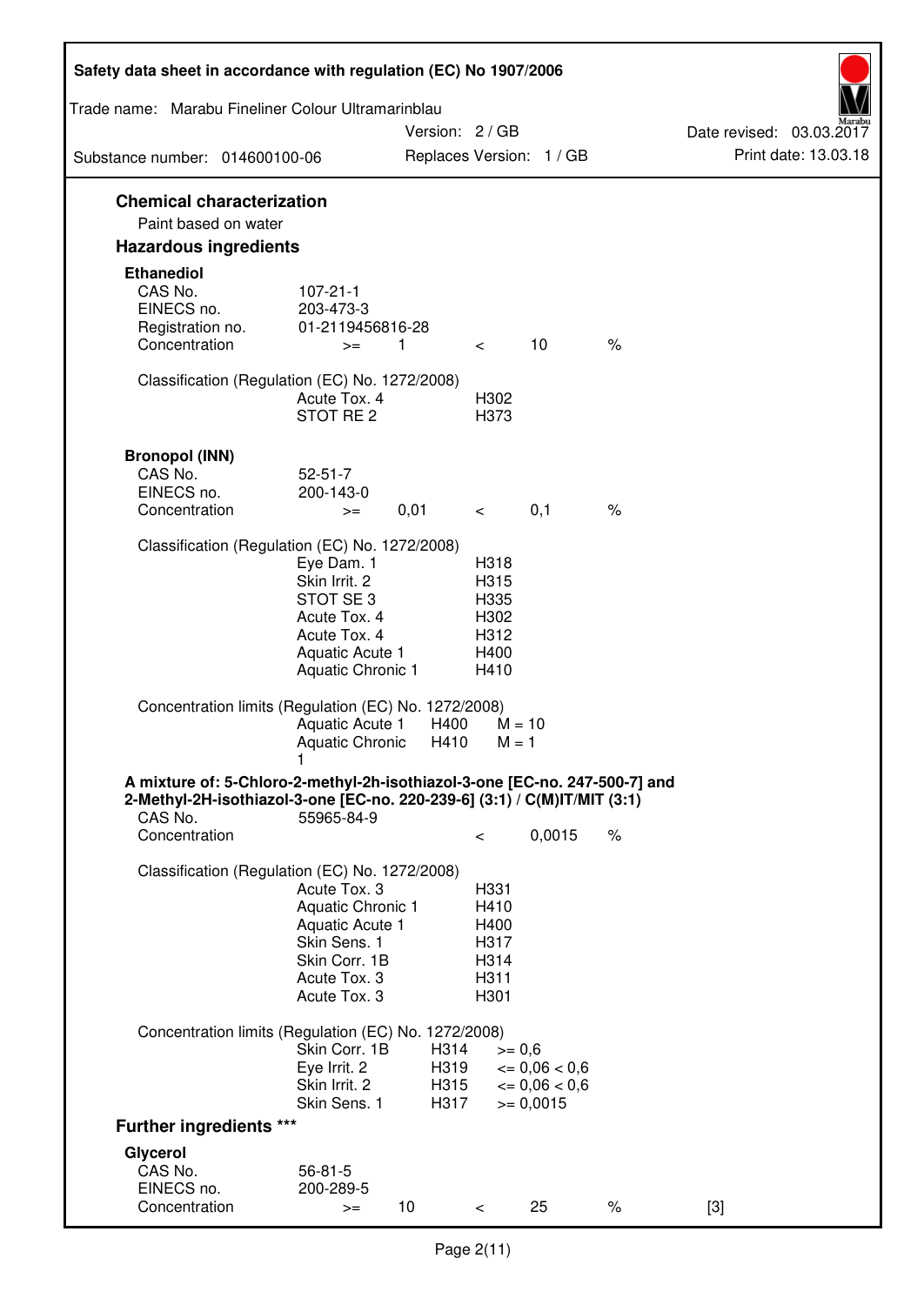| Safety data sheet in accordance with regulation (EC) No 1907/2006                                                                                                                  |                          |                          |
|------------------------------------------------------------------------------------------------------------------------------------------------------------------------------------|--------------------------|--------------------------|
| Trade name: Marabu Fineliner Colour Ultramarinblau                                                                                                                                 |                          |                          |
|                                                                                                                                                                                    | Version: 2 / GB          | Date revised: 03.03.2017 |
| Substance number: 014600100-06                                                                                                                                                     | Replaces Version: 1 / GB | Print date: 13.03.18     |
|                                                                                                                                                                                    |                          |                          |
| $\star$                                                                                                                                                                            |                          |                          |
|                                                                                                                                                                                    |                          |                          |
| [3] Substance with occupational exposure limits                                                                                                                                    |                          |                          |
| <b>SECTION 4: First aid measures</b>                                                                                                                                               |                          |                          |
| 4.1. Description of first aid measures                                                                                                                                             |                          |                          |
| After skin contact                                                                                                                                                                 |                          |                          |
| Wash with plenty of water and soap. Do NOT use solvents or thinners.                                                                                                               |                          |                          |
| After eye contact                                                                                                                                                                  |                          |                          |
| Separate eyelids, wash the eyes thoroughly with water (15 min.). In case of irritation consult an oculist.<br><b>After ingestion</b>                                               |                          |                          |
| Rinse mouth thoroughly with water. If larger amounts are swallowed or in the event of symptoms take                                                                                |                          |                          |
| medical treatment.                                                                                                                                                                 |                          |                          |
| 4.2. Most important symptoms and effects, both acute and delayed<br>Until now no symptoms known so far.                                                                            |                          |                          |
| 4.3. Indication of any immediate medical attention and special treatment needed                                                                                                    |                          |                          |
| Hints for the physician / treatment                                                                                                                                                |                          |                          |
| Treat symptomatically                                                                                                                                                              |                          |                          |
| <b>SECTION 5: Firefighting measures</b>                                                                                                                                            |                          |                          |
| 5.1. Extinguishing media                                                                                                                                                           |                          |                          |
| Suitable extinguishing media                                                                                                                                                       |                          |                          |
| Carbon dioxide, Foam, Sand, Water                                                                                                                                                  |                          |                          |
| 5.2. Special hazards arising from the substance or mixture<br>In the event of fire the following can be released: Carbon monoxide (CO); Carbon dioxide (CO2); dense<br>black smoke |                          |                          |
| 5.3. Advice for firefighters                                                                                                                                                       |                          |                          |
| <b>Other information</b>                                                                                                                                                           |                          |                          |
| Collect contaminated fire-fighting water separately, must not be discharged into the drains.                                                                                       |                          |                          |
| <b>SECTION 6: Accidental release measures</b>                                                                                                                                      |                          |                          |
| 6.1. Personal precautions, protective equipment and emergency procedures<br>No particular measures required.                                                                       |                          |                          |
| 6.2. Environmental precautions<br>No particular measures required.                                                                                                                 |                          |                          |
| 6.3. Methods and material for containment and cleaning up                                                                                                                          |                          |                          |

Clean preferably with a detergent - avoid use of solvents.

### **6.4. Reference to other sections**

Information regarding Safe handling, see Section 7. Information regarding personal protective measures, see Section 8. Information regarding waste disposal, see Section 13.

# **SECTION 7: Handling and storage**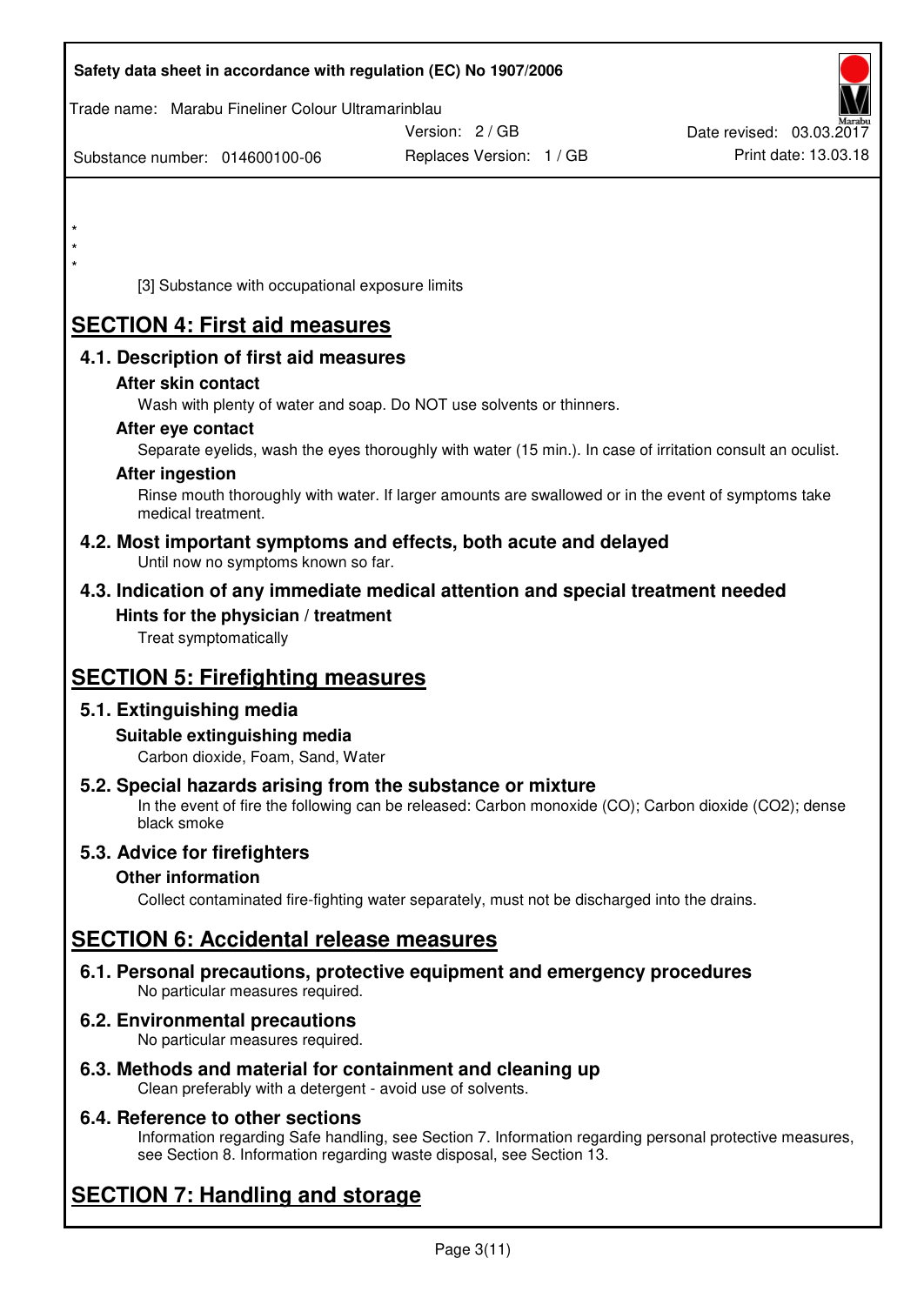| Safety data sheet in accordance with regulation (EC) No 1907/2006                       |                                                                                                       |                          |
|-----------------------------------------------------------------------------------------|-------------------------------------------------------------------------------------------------------|--------------------------|
| Trade name: Marabu Fineliner Colour Ultramarinblau                                      |                                                                                                       |                          |
|                                                                                         | Version: 2/GB                                                                                         | Date revised: 03.03.2017 |
| Substance number: 014600100-06                                                          | Replaces Version: 1 / GB                                                                              | Print date: 13.03.18     |
| 7.1. Precautions for safe handling<br><b>Advice on safe handling</b>                    | Avoid skin and eye contact. Smoking, eating and drinking shall be prohibited in application area.     |                          |
| Advice on protection against fire and explosion<br>No special measures required.        |                                                                                                       |                          |
| Temperature class                                                                       | Classification of fires / temperature class / Ignition group / Dust explosion class<br>T <sub>2</sub> |                          |
|                                                                                         | 7.2. Conditions for safe storage, including any incompatibilities                                     |                          |
| Requirements for storage rooms and vessels<br>Store in frostfree conditions.            |                                                                                                       |                          |
| Storage class according to TRGS 510<br>Storage class according to 12<br><b>TRGS 510</b> | Non-combustible liquids                                                                               |                          |
| 7.3. Specific end use(s)<br>Paint                                                       |                                                                                                       |                          |
| <b>SECTION 8: Exposure controls/personal protection</b>                                 |                                                                                                       |                          |
| 8.1. Control parameters                                                                 |                                                                                                       |                          |
| <b>Exposure limit values</b>                                                            |                                                                                                       |                          |
| <b>Ethanediol</b>                                                                       |                                                                                                       |                          |
| List<br><b>Type</b>                                                                     | EH40<br>WEL                                                                                           |                          |
| Value<br>Skin resorption / sensibilisation: Sk;                                         | 10<br>mg/m <sup>3</sup><br><b>Status: 2011</b>                                                        |                          |
| Glycerol<br>List                                                                        | EH40                                                                                                  |                          |
| Type                                                                                    | <b>WEL</b>                                                                                            |                          |
| Value<br><b>Status: 2011</b>                                                            | 10<br>mg/m <sup>3</sup>                                                                               |                          |
| <b>Other information</b>                                                                |                                                                                                       |                          |
| There are not known any further control parameters.                                     |                                                                                                       |                          |
| <b>Derived No/Minimal Effect Levels (DNEL/DMEL)</b>                                     |                                                                                                       |                          |
| <b>Ethanediol</b>                                                                       |                                                                                                       |                          |
| Type of value                                                                           | Derived No Effect Level (DNEL)                                                                        |                          |
| Reference group<br>Duration of exposure                                                 | Worker<br>Long term                                                                                   |                          |
| Route of exposure                                                                       | inhalative                                                                                            |                          |
| Mode of action                                                                          | Local effects                                                                                         |                          |
| Concentration                                                                           | 35                                                                                                    | mg/m <sup>3</sup>        |
| Type of value                                                                           | Derived No Effect Level (DNEL)                                                                        |                          |
| Reference group                                                                         | Worker                                                                                                |                          |
| Duration of exposure<br>Route of exposure                                               | Long term<br>dermal                                                                                   |                          |
| Mode of action                                                                          | Systemic effects                                                                                      |                          |
| Concentration                                                                           | 106                                                                                                   | mg/kg                    |
| Type of value<br>Reference group                                                        | Derived No Effect Level (DNEL)<br>Consumer                                                            |                          |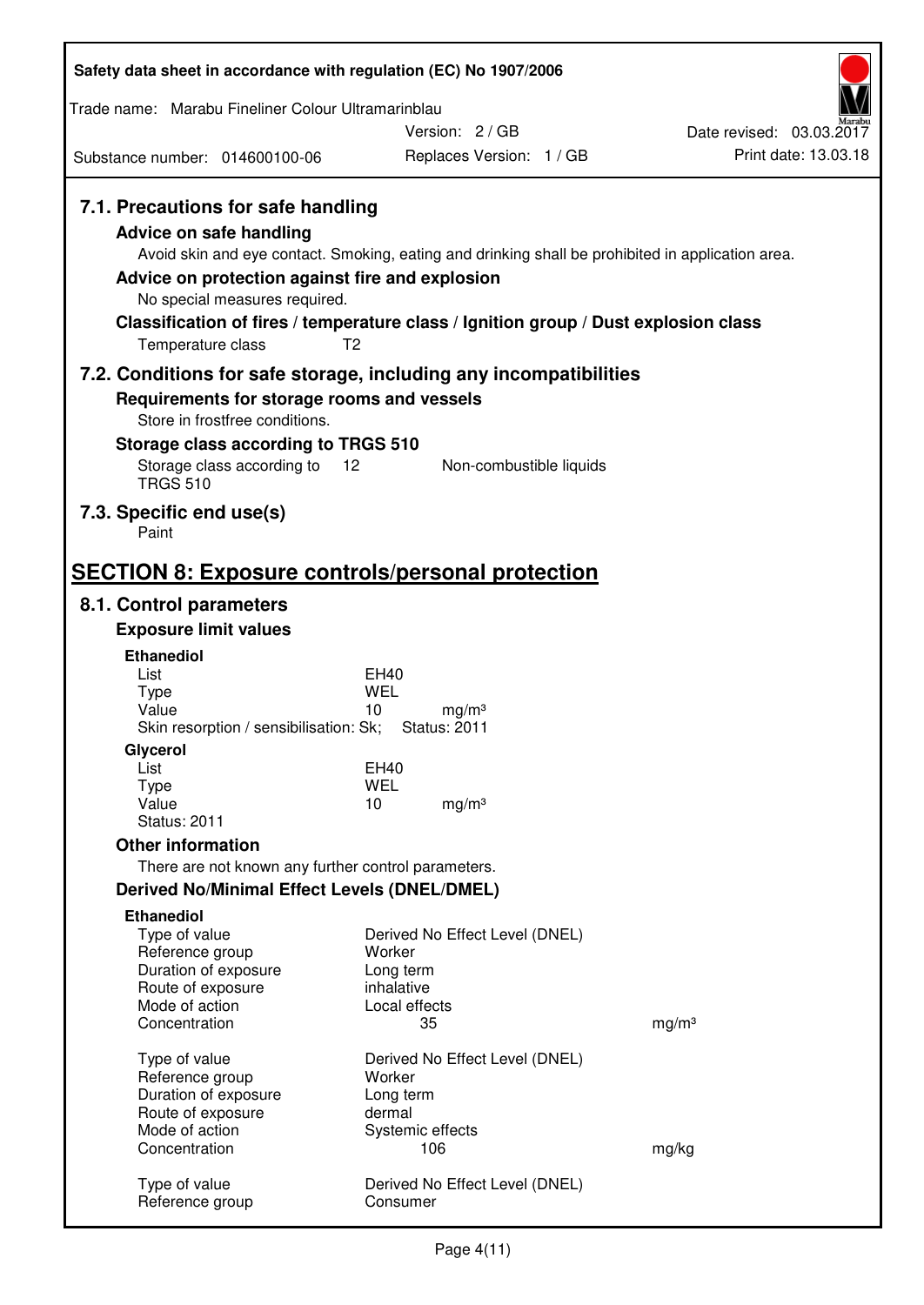| Safety data sheet in accordance with regulation (EC) No 1907/2006 |                                                                                                       |                          |
|-------------------------------------------------------------------|-------------------------------------------------------------------------------------------------------|--------------------------|
| Trade name: Marabu Fineliner Colour Ultramarinblau                | Version: 2/GB                                                                                         | Date revised: 03.03.2017 |
| Substance number: 014600100-06                                    | Replaces Version: 1 / GB                                                                              | Print date: 13.03.18     |
| Duration of exposure<br>Route of exposure                         | Long term<br>inhalative                                                                               |                          |
| Mode of action                                                    | Local effects                                                                                         |                          |
| Concentration                                                     | 7                                                                                                     | mg/m <sup>3</sup>        |
| Type of value                                                     | Derived No Effect Level (DNEL)                                                                        |                          |
| Reference group                                                   | Consumer                                                                                              |                          |
| Duration of exposure                                              | Long term                                                                                             |                          |
| Route of exposure                                                 | dermal                                                                                                |                          |
| Mode of action                                                    | Systemic effects                                                                                      |                          |
| Concentration                                                     | 53                                                                                                    | mg/kg                    |
| <b>Predicted No Effect Concentration (PNEC)</b>                   |                                                                                                       |                          |
| <b>Ethanediol</b>                                                 |                                                                                                       |                          |
| Type of value<br><b>Type</b>                                      | <b>PNEC</b><br>Freshwater                                                                             |                          |
| Concentration                                                     | 10                                                                                                    | mg/l                     |
|                                                                   |                                                                                                       |                          |
| Type of value                                                     | <b>PNEC</b>                                                                                           |                          |
| <b>Type</b><br>Concentration                                      | Saltwater<br>1                                                                                        | mg/l                     |
|                                                                   |                                                                                                       |                          |
| Type of value                                                     | <b>PNEC</b>                                                                                           |                          |
| <b>Type</b>                                                       | Water (intermittent release)                                                                          |                          |
| Concentration                                                     | 10                                                                                                    | mg/l                     |
| Type of value                                                     | <b>PNEC</b>                                                                                           |                          |
| <b>Type</b>                                                       | Sewage treatment plant (STP)                                                                          |                          |
| Concentration                                                     | 199,5                                                                                                 | mg/l                     |
| Type of value                                                     | <b>PNEC</b>                                                                                           |                          |
| Type                                                              | Freshwater sediment                                                                                   |                          |
| Concentration                                                     | 37                                                                                                    | mg/kg                    |
| Type of value                                                     | <b>PNEC</b>                                                                                           |                          |
| <b>Type</b>                                                       | Marine sediment                                                                                       |                          |
| Concentration                                                     | 3,7                                                                                                   | mg/kg                    |
| Type of value                                                     | <b>PNEC</b>                                                                                           |                          |
| <b>Type</b>                                                       | Soil                                                                                                  |                          |
| Concentration                                                     | 1,53                                                                                                  | mg/kg                    |
| 8.2. Exposure controls                                            |                                                                                                       |                          |
| <b>Exposure controls</b>                                          |                                                                                                       |                          |
| Provide adequate ventilation.                                     |                                                                                                       |                          |
| <b>Respiratory protection</b>                                     |                                                                                                       |                          |
| Not necessary.                                                    |                                                                                                       |                          |
| <b>Hand protection</b>                                            |                                                                                                       |                          |
| Not necessary.                                                    |                                                                                                       |                          |
| In case of intensive contact wear protective gloves.              |                                                                                                       |                          |
| individual or combination of chemicals.                           | There is no one glove material or combination of materials that will give unlimited resistance to any |                          |
|                                                                   | For prolonged or repeated handling nitrile rubber gloves with textile undergloves are required.       |                          |
| <b>Material thickness</b>                                         | 0,5<br>mm<br>>                                                                                        |                          |
| Breakthrough time                                                 | 30<br>min<br>$\,<\,$                                                                                  |                          |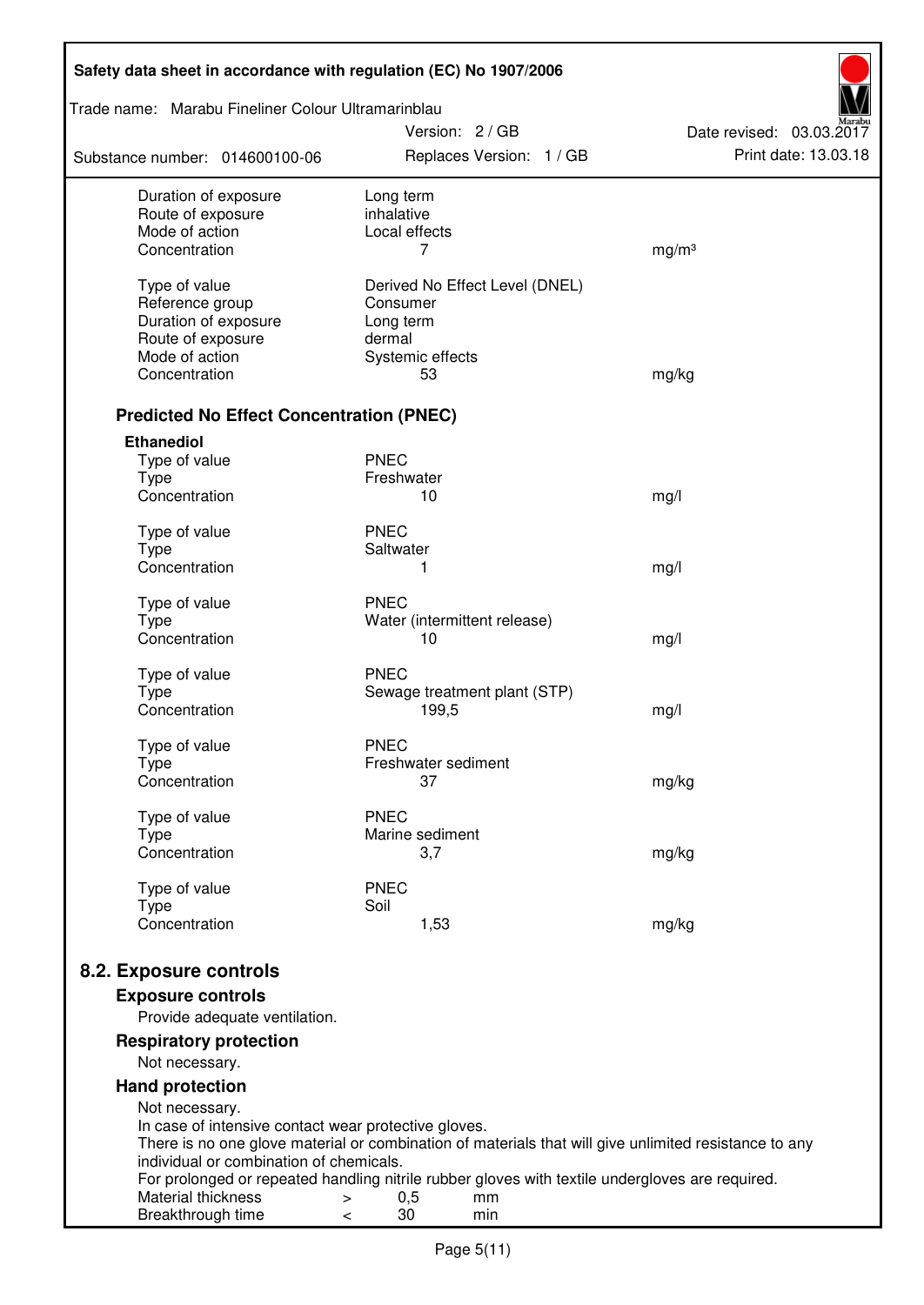| Safety data sheet in accordance with regulation (EC) No 1907/2006                                                                                                                                                                                                                                                                                            |                                                 |                          |                                                                                                                                                                                                                                                                                                                    |  |  |  |
|--------------------------------------------------------------------------------------------------------------------------------------------------------------------------------------------------------------------------------------------------------------------------------------------------------------------------------------------------------------|-------------------------------------------------|--------------------------|--------------------------------------------------------------------------------------------------------------------------------------------------------------------------------------------------------------------------------------------------------------------------------------------------------------------|--|--|--|
| Trade name: Marabu Fineliner Colour Ultramarinblau                                                                                                                                                                                                                                                                                                           |                                                 |                          |                                                                                                                                                                                                                                                                                                                    |  |  |  |
|                                                                                                                                                                                                                                                                                                                                                              | Version: 2 / GB                                 |                          | Date revised: 03.03.2017                                                                                                                                                                                                                                                                                           |  |  |  |
| Substance number: 014600100-06                                                                                                                                                                                                                                                                                                                               |                                                 | Replaces Version: 1 / GB | Print date: 13.03.18                                                                                                                                                                                                                                                                                               |  |  |  |
| The breakthrough time must be greater than the end use time of the product.<br>replacement must be followed.<br>Gloves should be replaced regularly and if there is any sign of damage to the glove material.<br>Always ensure that gloves are free from defects and that they are stored and used correctly.<br>maintenance.<br>once exposure has occurred. |                                                 |                          | The instructions and information provided by the glove manufacturer on use, storage, maintenance and<br>The performance or effectiveness of the glove may be reduced by physical/ chemical damage and poor<br>Barrier creams may help to protect the exposed areas of the skin, they should however not be applied |  |  |  |
| Eye protection                                                                                                                                                                                                                                                                                                                                               |                                                 |                          |                                                                                                                                                                                                                                                                                                                    |  |  |  |
| Not necessary.                                                                                                                                                                                                                                                                                                                                               |                                                 |                          |                                                                                                                                                                                                                                                                                                                    |  |  |  |
| <b>Body protection</b><br>Not applicable.                                                                                                                                                                                                                                                                                                                    |                                                 |                          |                                                                                                                                                                                                                                                                                                                    |  |  |  |
| <b>SECTION 9: Physical and chemical properties</b>                                                                                                                                                                                                                                                                                                           |                                                 |                          |                                                                                                                                                                                                                                                                                                                    |  |  |  |
| 9.1. Information on basic physical and chemical properties                                                                                                                                                                                                                                                                                                   |                                                 |                          |                                                                                                                                                                                                                                                                                                                    |  |  |  |
| <b>Form</b>                                                                                                                                                                                                                                                                                                                                                  | liquid                                          |                          |                                                                                                                                                                                                                                                                                                                    |  |  |  |
| <b>Colour</b>                                                                                                                                                                                                                                                                                                                                                | coloured                                        |                          |                                                                                                                                                                                                                                                                                                                    |  |  |  |
| <b>Odour</b>                                                                                                                                                                                                                                                                                                                                                 | odourless                                       |                          |                                                                                                                                                                                                                                                                                                                    |  |  |  |
| <b>Odour threshold</b>                                                                                                                                                                                                                                                                                                                                       |                                                 |                          |                                                                                                                                                                                                                                                                                                                    |  |  |  |
| Remarks                                                                                                                                                                                                                                                                                                                                                      | No data available                               |                          |                                                                                                                                                                                                                                                                                                                    |  |  |  |
| <b>Melting point</b>                                                                                                                                                                                                                                                                                                                                         |                                                 |                          |                                                                                                                                                                                                                                                                                                                    |  |  |  |
| Remarks                                                                                                                                                                                                                                                                                                                                                      | not determined                                  |                          |                                                                                                                                                                                                                                                                                                                    |  |  |  |
| <b>Freezing point</b>                                                                                                                                                                                                                                                                                                                                        |                                                 |                          |                                                                                                                                                                                                                                                                                                                    |  |  |  |
| Remarks                                                                                                                                                                                                                                                                                                                                                      | not determined                                  |                          |                                                                                                                                                                                                                                                                                                                    |  |  |  |
| Initial boiling point and boiling range                                                                                                                                                                                                                                                                                                                      |                                                 |                          |                                                                                                                                                                                                                                                                                                                    |  |  |  |
| Value                                                                                                                                                                                                                                                                                                                                                        | appr. 100                                       |                          | °C                                                                                                                                                                                                                                                                                                                 |  |  |  |
| Pressure                                                                                                                                                                                                                                                                                                                                                     | 1.013                                           | hPa                      |                                                                                                                                                                                                                                                                                                                    |  |  |  |
| Source                                                                                                                                                                                                                                                                                                                                                       | Literature value                                |                          |                                                                                                                                                                                                                                                                                                                    |  |  |  |
| <b>Flash point</b>                                                                                                                                                                                                                                                                                                                                           |                                                 |                          |                                                                                                                                                                                                                                                                                                                    |  |  |  |
| Remarks                                                                                                                                                                                                                                                                                                                                                      | Not applicable                                  |                          |                                                                                                                                                                                                                                                                                                                    |  |  |  |
| Evaporation rate (ether $= 1$ ) :                                                                                                                                                                                                                                                                                                                            |                                                 |                          |                                                                                                                                                                                                                                                                                                                    |  |  |  |
| Remarks                                                                                                                                                                                                                                                                                                                                                      | not determined                                  |                          |                                                                                                                                                                                                                                                                                                                    |  |  |  |
| Flammability (solid, gas)                                                                                                                                                                                                                                                                                                                                    |                                                 |                          |                                                                                                                                                                                                                                                                                                                    |  |  |  |
| Not applicable                                                                                                                                                                                                                                                                                                                                               |                                                 |                          |                                                                                                                                                                                                                                                                                                                    |  |  |  |
| Upper/lower flammability or explosive limits                                                                                                                                                                                                                                                                                                                 |                                                 |                          |                                                                                                                                                                                                                                                                                                                    |  |  |  |
| Lower explosion limit<br>Upper explosion limit<br>Source                                                                                                                                                                                                                                                                                                     | 3,2<br>appr.<br>53<br>appr.<br>Literature value |                          | $%$ (V)<br>$%$ (V)                                                                                                                                                                                                                                                                                                 |  |  |  |
| Vapour pressure                                                                                                                                                                                                                                                                                                                                              |                                                 |                          |                                                                                                                                                                                                                                                                                                                    |  |  |  |
| Value                                                                                                                                                                                                                                                                                                                                                        | 23<br>appr.                                     |                          | hPa                                                                                                                                                                                                                                                                                                                |  |  |  |
| Temperature                                                                                                                                                                                                                                                                                                                                                  | 20                                              | °C                       |                                                                                                                                                                                                                                                                                                                    |  |  |  |
| Method                                                                                                                                                                                                                                                                                                                                                       | Value taken from the literature                 |                          |                                                                                                                                                                                                                                                                                                                    |  |  |  |
| <b>Vapour density</b>                                                                                                                                                                                                                                                                                                                                        |                                                 |                          |                                                                                                                                                                                                                                                                                                                    |  |  |  |
| Remarks                                                                                                                                                                                                                                                                                                                                                      | not determined                                  |                          |                                                                                                                                                                                                                                                                                                                    |  |  |  |
| <b>Density</b>                                                                                                                                                                                                                                                                                                                                               |                                                 |                          |                                                                                                                                                                                                                                                                                                                    |  |  |  |
| Remarks                                                                                                                                                                                                                                                                                                                                                      | not determined                                  |                          |                                                                                                                                                                                                                                                                                                                    |  |  |  |
| Solubility in water                                                                                                                                                                                                                                                                                                                                          |                                                 |                          |                                                                                                                                                                                                                                                                                                                    |  |  |  |
| Remarks                                                                                                                                                                                                                                                                                                                                                      | miscible                                        |                          |                                                                                                                                                                                                                                                                                                                    |  |  |  |

r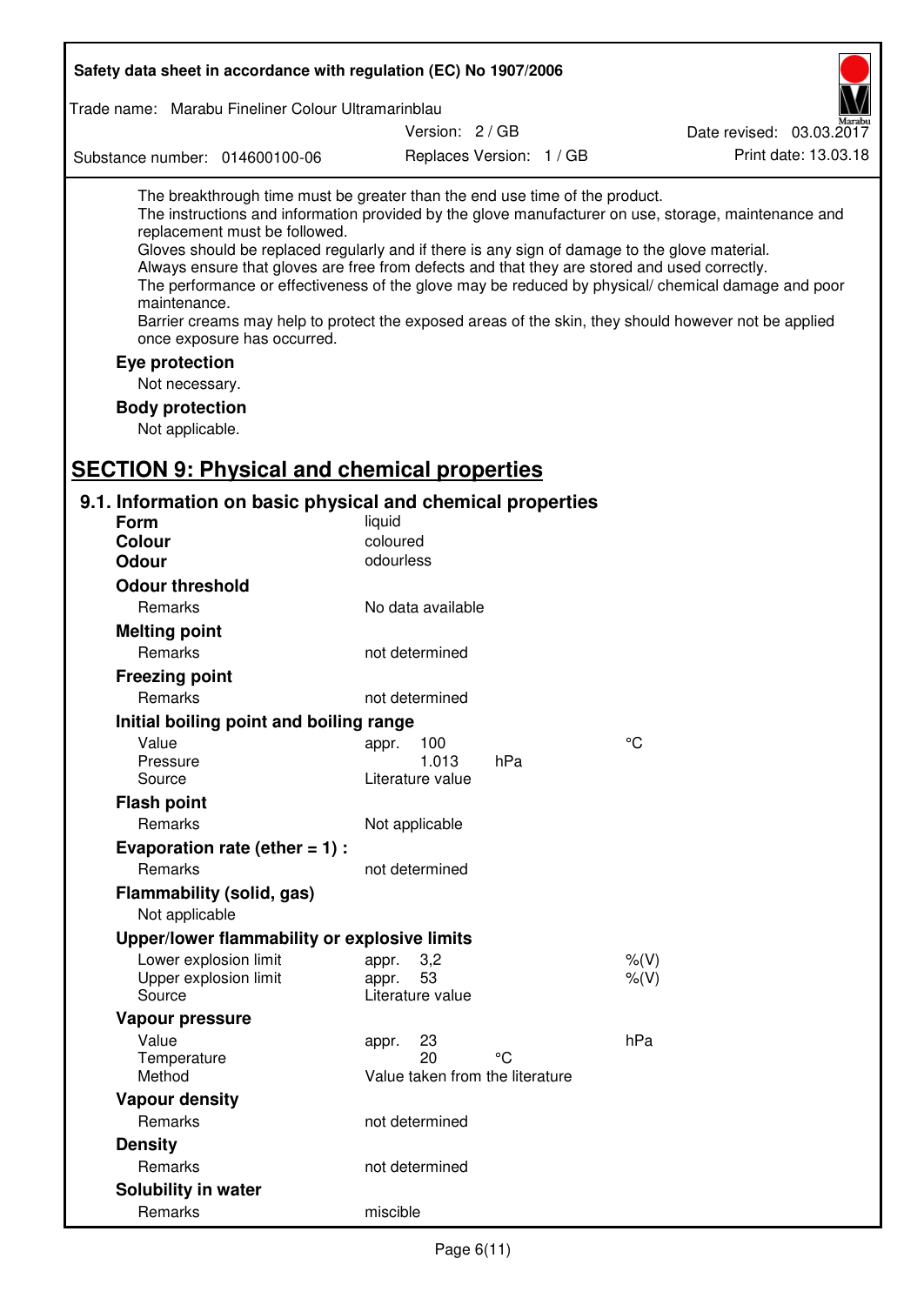| Safety data sheet in accordance with regulation (EC) No 1907/2006         |                                                                   |                                                  |
|---------------------------------------------------------------------------|-------------------------------------------------------------------|--------------------------------------------------|
| Trade name: Marabu Fineliner Colour Ultramarinblau                        | Version: 2/GB                                                     |                                                  |
| Substance number: 014600100-06                                            | Replaces Version: 1 / GB                                          | Date revised: 03.03.2017<br>Print date: 13.03.18 |
| Ignition temperature                                                      |                                                                   |                                                  |
| Value                                                                     | 410<br>appr.                                                      | $\rm ^{\circ}C$                                  |
| Source                                                                    | Literature value                                                  |                                                  |
| <b>Viscosity</b>                                                          |                                                                   |                                                  |
| Remarks                                                                   |                                                                   |                                                  |
| Remarks                                                                   | not determined                                                    |                                                  |
| 9.2. Other information                                                    |                                                                   |                                                  |
| <b>Other information</b>                                                  |                                                                   |                                                  |
| None known                                                                |                                                                   |                                                  |
| <b>SECTION 10: Stability and reactivity</b>                               |                                                                   |                                                  |
|                                                                           |                                                                   |                                                  |
| 10.1. Reactivity<br>None                                                  |                                                                   |                                                  |
| 10.2. Chemical stability<br>No hazardous reactions known.                 |                                                                   |                                                  |
| 10.3. Possibility of hazardous reactions<br>No hazardous reactions known. |                                                                   |                                                  |
| 10.4. Conditions to avoid<br>No hazardous reactions known.                |                                                                   |                                                  |
| 10.5. Incompatible materials<br>None                                      |                                                                   |                                                  |
| 10.6. Hazardous decomposition products                                    |                                                                   |                                                  |
| No hazardous decomposition products known.                                |                                                                   |                                                  |
| <b>SECTION 11: Toxicological information</b>                              |                                                                   |                                                  |
| 11.1. Information on toxicological effects                                |                                                                   |                                                  |
| <b>Acute oral toxicity</b>                                                |                                                                   |                                                  |
| Remarks                                                                   | Based on available data, the classification criteria are not met. |                                                  |
| <b>Acute dermal toxicity</b>                                              |                                                                   |                                                  |
| Remarks                                                                   | Based on available data, the classification criteria are not met. |                                                  |
| <b>Acute inhalational toxicity</b>                                        |                                                                   |                                                  |
| Remarks                                                                   | Based on available data, the classification criteria are not met. |                                                  |
| <b>Skin corrosion/irritation</b>                                          |                                                                   |                                                  |
| Remarks                                                                   | Based on available data, the classification criteria are not met. |                                                  |
| Serious eye damage/irritation                                             |                                                                   |                                                  |
| Remarks                                                                   | Based on available data, the classification criteria are not met. |                                                  |
| <b>Sensitization</b>                                                      |                                                                   |                                                  |
| Remarks                                                                   | Based on available data, the classification criteria are not met. |                                                  |
| <b>Mutagenicity</b>                                                       |                                                                   |                                                  |
| Remarks                                                                   | Based on available data, the classification criteria are not met. |                                                  |
| <b>Reproductive toxicity</b>                                              |                                                                   |                                                  |
| Remarks                                                                   | Based on available data, the classification criteria are not met. |                                                  |
| Carcinogenicity                                                           |                                                                   |                                                  |
| Remarks                                                                   | Based on available data, the classification criteria are not met. |                                                  |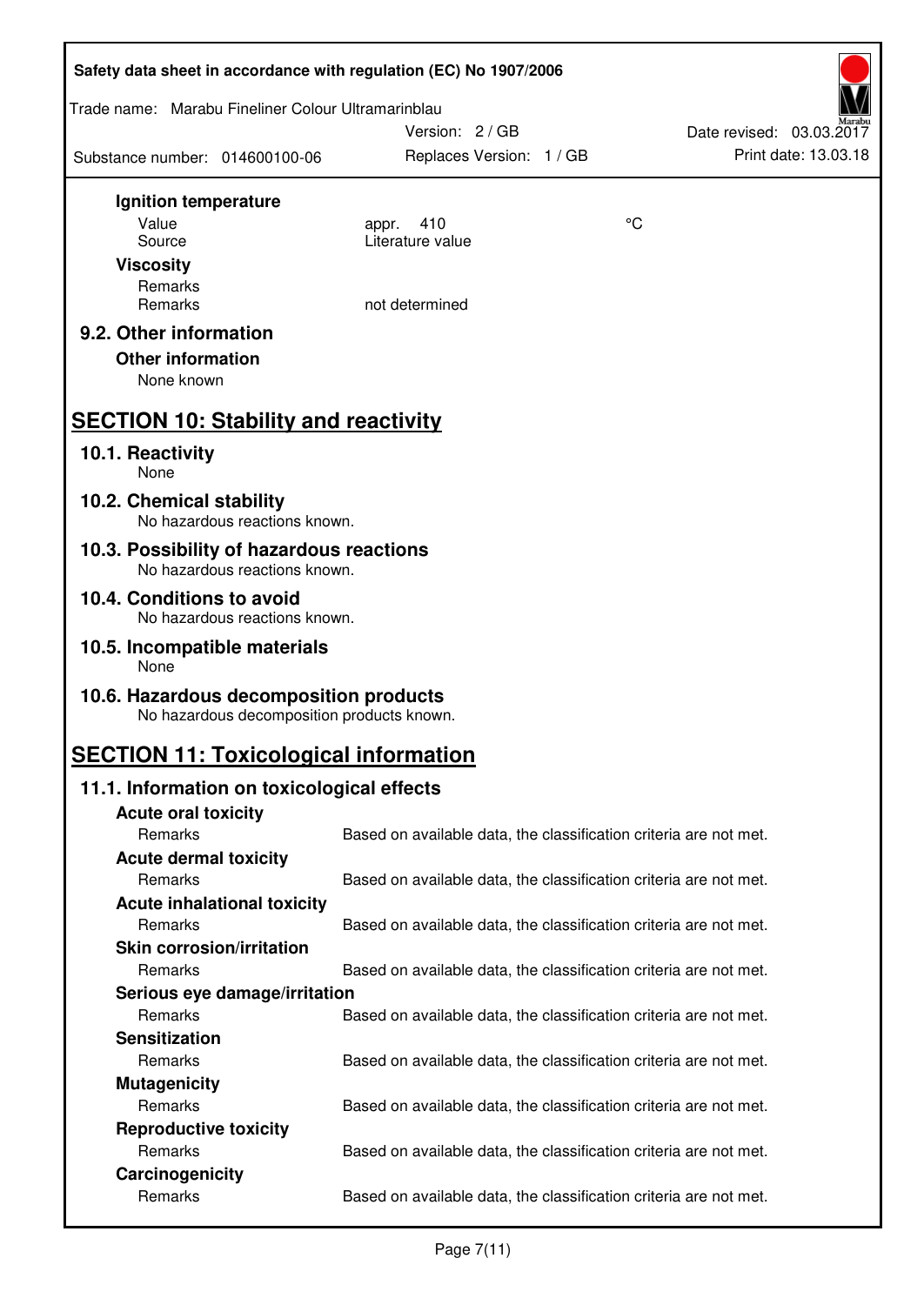### **Safety data sheet in accordance with regulation (EC) No 1907/2006**

#### Trade name: Marabu Fineliner Colour Ultramarinblau

Substance number: 014600100-06

Version: 2 / GB

Replaces Version: 1 / GB Print date: 13.03.18 Date revised: 03.03.2017

### **Specific Target Organ Toxicity (STOT)**

**Single exposure** 

Based on available data, the classification criteria are not met.

**Repeated exposure** 

Remarks Based on available data, the classification criteria are not met.

### **Aspiration hazard**

Based on available data, the classification criteria are not met.

### **Experience in practice**

Provided all the recommended protective and safety precautions are taken, experience shows that no risk to health can be expected.

#### **Other information**

There are no data available on the mixture itself. The mixture has been assessed following the additivity method of the GHS/CLP Regulation (EC) No 1272/2008.

## **SECTION 12: Ecological information**

### **12.1. Toxicity**

### **General information**

There are no data available on the mixture itself.Do not allow to enter drains or water courses.The mixture has been assessed following the summation method of the CLP Regulation (EC) No 1272/2008 and is not classified as dangerous for the environment.

### **12.2. Persistence and degradability**

### **General information**

There are no data available on the mixture itself.

### **12.3. Bioaccumulative potential**

### **General information**

There are no data available on the mixture itself.

### **12.4. Mobility in soil**

### **General information**

There are no data available on the mixture itself.

**12.5. Results of PBT and vPvB assessment** 

### **General information**

There are no data available on the mixture itself.

### **12.6. Other adverse effects**

### **General information**

There are no data available on the mixture itself.

# **SECTION 13: Disposal considerations**

### **13.1. Waste treatment methods**

### **Disposal recommendations for the product**

The product can be placed with other household refuse. Small residues in containers can be washed-out with water and put into the drainage system.

### **Disposal recommendations for packaging**

Packaging that cannot be cleaned should be disposed off as product waste. Completely emptied packagings can be given for recycling.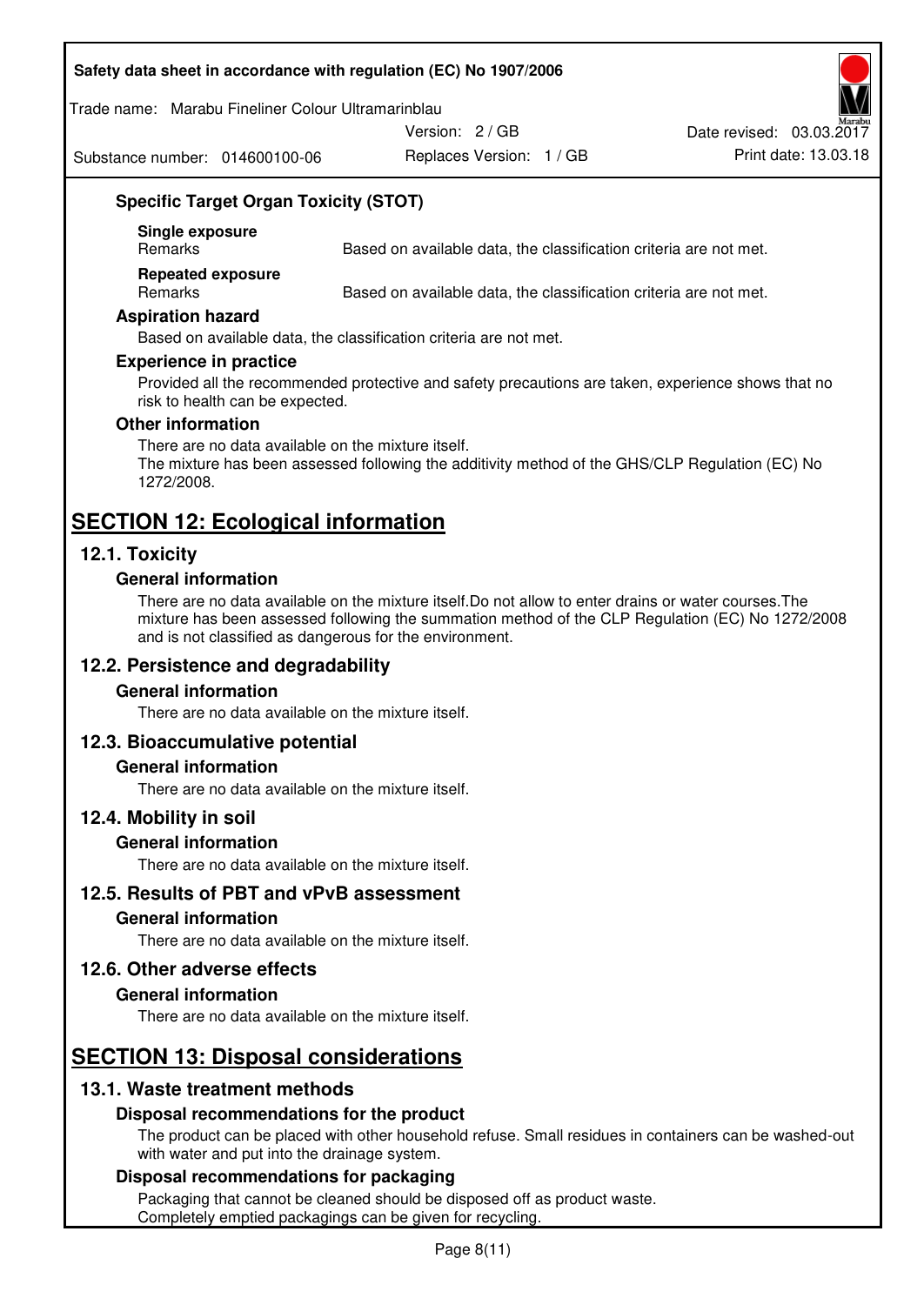| Trade name: Marabu Fineliner Colour Ultramarinblau   | Safety data sheet in accordance with regulation (EC) No 1907/2006                                     |                          |
|------------------------------------------------------|-------------------------------------------------------------------------------------------------------|--------------------------|
|                                                      | Version: 2/GB                                                                                         | Date revised: 03.03.2017 |
| Substance number: 014600100-06                       | Replaces Version: 1 / GB                                                                              | Print date: 13.03.18     |
|                                                      |                                                                                                       |                          |
| <b>SECTION 14: Transport information</b>             |                                                                                                       |                          |
| <b>Land transport ADR/RID</b><br>Non-dangerous goods |                                                                                                       |                          |
| 14.1. UN number                                      |                                                                                                       |                          |
| $UN -$<br>14.2. UN proper shipping name              |                                                                                                       |                          |
|                                                      |                                                                                                       |                          |
| 14.3. Transport hazard class(es)                     |                                                                                                       |                          |
| Class<br>Label                                       |                                                                                                       |                          |
| 14.4. Packing group                                  |                                                                                                       |                          |
| Packing group                                        |                                                                                                       |                          |
| Transport category                                   | $\Omega$                                                                                              |                          |
| 14.5. Environmental hazards                          |                                                                                                       |                          |
| <b>Marine transport IMDG/GGVSee</b>                  |                                                                                                       |                          |
|                                                      | The product does not constitute a hazardous substance in sea transport.                               |                          |
| 14.1. UN number                                      |                                                                                                       |                          |
| $UN -$                                               |                                                                                                       |                          |
| 14.2. UN proper shipping name                        |                                                                                                       |                          |
| 14.3. Transport hazard class(es)                     |                                                                                                       |                          |
| Class                                                |                                                                                                       |                          |
| Subsidiary risk                                      |                                                                                                       |                          |
| 14.4. Packing group                                  |                                                                                                       |                          |
| Packing group                                        |                                                                                                       |                          |
| 14.5. Environmental hazards                          |                                                                                                       |                          |
| no                                                   |                                                                                                       |                          |
| Air transport ICAO/IATA                              |                                                                                                       |                          |
|                                                      | The product does not constitute a hazardous substance in air transport.                               |                          |
| 14.1. UN number<br>$UN -$                            |                                                                                                       |                          |
| 14.2. UN proper shipping name                        |                                                                                                       |                          |
|                                                      |                                                                                                       |                          |
| 14.3. Transport hazard class(es)                     |                                                                                                       |                          |
| Class                                                |                                                                                                       |                          |
| Subsidiary risk                                      |                                                                                                       |                          |
| 14.4. Packing group                                  |                                                                                                       |                          |
| Packing group                                        |                                                                                                       |                          |
| 14.5. Environmental hazards                          |                                                                                                       |                          |
|                                                      |                                                                                                       |                          |
| Information for all modes of transport               |                                                                                                       |                          |
| 14.6. Special precautions for user                   |                                                                                                       |                          |
| Transport within the user's premises:                | Always transport in closed containers that are upright and secure.                                    |                          |
|                                                      | Ensure that persons transporting the product know what to do in the event of an accident or spillage. |                          |
|                                                      |                                                                                                       |                          |
| <b>Other information</b>                             |                                                                                                       |                          |
|                                                      | 14.7. Transport in bulk according to Annex II of Marpol and the IBC Code                              |                          |
| no                                                   |                                                                                                       |                          |
|                                                      |                                                                                                       |                          |
| <b>SECTION 15: Regulatory information ***</b>        |                                                                                                       |                          |
|                                                      | 15.1. Safety, health and environmental regulations/legislation specific for the substance             |                          |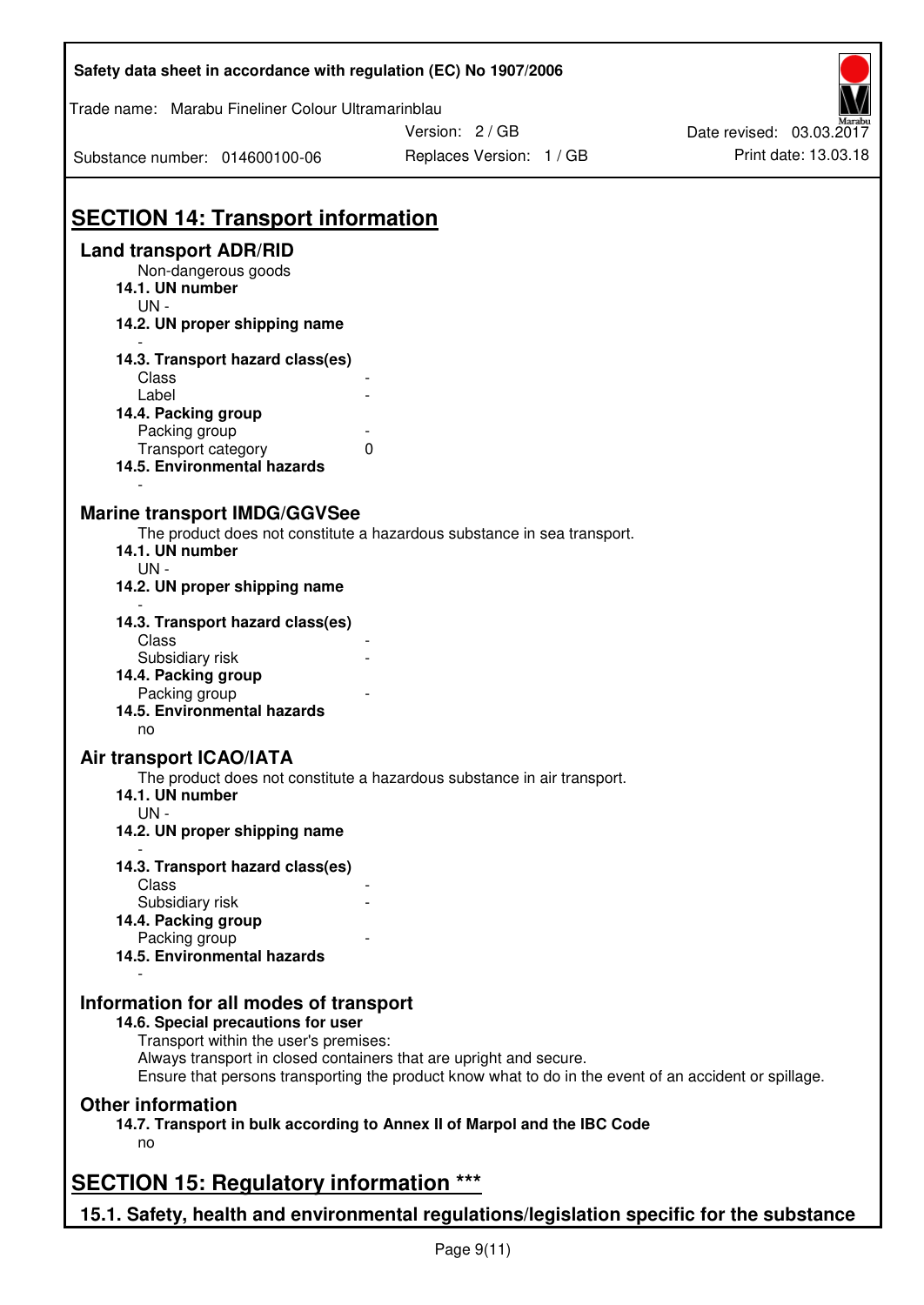| Safety data sheet in accordance with regulation (EC) No 1907/2006 |                                                                                                                                                                                                                                                                                                                                                                                                                                                                   |                                                            |      |                                                                                                                                                                                                                                                                                                                                                                                                                  |
|-------------------------------------------------------------------|-------------------------------------------------------------------------------------------------------------------------------------------------------------------------------------------------------------------------------------------------------------------------------------------------------------------------------------------------------------------------------------------------------------------------------------------------------------------|------------------------------------------------------------|------|------------------------------------------------------------------------------------------------------------------------------------------------------------------------------------------------------------------------------------------------------------------------------------------------------------------------------------------------------------------------------------------------------------------|
| Trade name: Marabu Fineliner Colour Ultramarinblau                |                                                                                                                                                                                                                                                                                                                                                                                                                                                                   |                                                            |      |                                                                                                                                                                                                                                                                                                                                                                                                                  |
|                                                                   |                                                                                                                                                                                                                                                                                                                                                                                                                                                                   | Version: 2/GB                                              |      | Date revised: 03.03.2017                                                                                                                                                                                                                                                                                                                                                                                         |
| Substance number: 014600100-06                                    |                                                                                                                                                                                                                                                                                                                                                                                                                                                                   | Replaces Version: 1 / GB                                   |      | Print date: 13.03.18                                                                                                                                                                                                                                                                                                                                                                                             |
| or mixture                                                        |                                                                                                                                                                                                                                                                                                                                                                                                                                                                   |                                                            |      |                                                                                                                                                                                                                                                                                                                                                                                                                  |
| <b>VOC ***</b>                                                    |                                                                                                                                                                                                                                                                                                                                                                                                                                                                   |                                                            |      |                                                                                                                                                                                                                                                                                                                                                                                                                  |
| VOC (EU)                                                          |                                                                                                                                                                                                                                                                                                                                                                                                                                                                   | $\mathbf 0$                                                | $\%$ |                                                                                                                                                                                                                                                                                                                                                                                                                  |
| <b>Other information</b>                                          |                                                                                                                                                                                                                                                                                                                                                                                                                                                                   |                                                            |      |                                                                                                                                                                                                                                                                                                                                                                                                                  |
|                                                                   | All components are contained in the TSCA inventory or exempted.<br>All components are contained in the AICS inventory.<br>All components are contained in the PICCS inventory.<br>All components are contained in the DSL inventory.<br>All components are contained in the IECSC inventory.<br>All components are contained in the NZIOC inventory.<br>All components are contained in the ENCS inventory.<br>All components are contained in the ECL inventory. |                                                            |      |                                                                                                                                                                                                                                                                                                                                                                                                                  |
|                                                                   | 15.2. Chemical safety assessment<br>For this preparation a chemical safety assessment has not been carried out.                                                                                                                                                                                                                                                                                                                                                   |                                                            |      |                                                                                                                                                                                                                                                                                                                                                                                                                  |
| <b>SECTION 16: Other information</b>                              |                                                                                                                                                                                                                                                                                                                                                                                                                                                                   |                                                            |      |                                                                                                                                                                                                                                                                                                                                                                                                                  |
|                                                                   | <b>Hazard statements listed in Chapter 3</b>                                                                                                                                                                                                                                                                                                                                                                                                                      |                                                            |      |                                                                                                                                                                                                                                                                                                                                                                                                                  |
| H301                                                              |                                                                                                                                                                                                                                                                                                                                                                                                                                                                   | Toxic if swallowed.                                        |      |                                                                                                                                                                                                                                                                                                                                                                                                                  |
| H302<br>H311                                                      |                                                                                                                                                                                                                                                                                                                                                                                                                                                                   | Harmful if swallowed.<br>Toxic in contact with skin.       |      |                                                                                                                                                                                                                                                                                                                                                                                                                  |
| H312                                                              |                                                                                                                                                                                                                                                                                                                                                                                                                                                                   | Harmful in contact with skin.                              |      |                                                                                                                                                                                                                                                                                                                                                                                                                  |
| H314                                                              |                                                                                                                                                                                                                                                                                                                                                                                                                                                                   | Causes severe skin burns and eye damage.                   |      |                                                                                                                                                                                                                                                                                                                                                                                                                  |
| H315                                                              |                                                                                                                                                                                                                                                                                                                                                                                                                                                                   | Causes skin irritation.                                    |      |                                                                                                                                                                                                                                                                                                                                                                                                                  |
| H317                                                              |                                                                                                                                                                                                                                                                                                                                                                                                                                                                   | May cause an allergic skin reaction.                       |      |                                                                                                                                                                                                                                                                                                                                                                                                                  |
| H318                                                              |                                                                                                                                                                                                                                                                                                                                                                                                                                                                   | Causes serious eye damage.                                 |      |                                                                                                                                                                                                                                                                                                                                                                                                                  |
| H331                                                              |                                                                                                                                                                                                                                                                                                                                                                                                                                                                   | Toxic if inhaled.                                          |      |                                                                                                                                                                                                                                                                                                                                                                                                                  |
| H335                                                              |                                                                                                                                                                                                                                                                                                                                                                                                                                                                   | May cause respiratory irritation.                          |      | May cause damage to organs through prolonged or repeated exposure:                                                                                                                                                                                                                                                                                                                                               |
| H373<br>H400                                                      |                                                                                                                                                                                                                                                                                                                                                                                                                                                                   | Very toxic to aquatic life.                                |      |                                                                                                                                                                                                                                                                                                                                                                                                                  |
| H410                                                              |                                                                                                                                                                                                                                                                                                                                                                                                                                                                   | Very toxic to aquatic life with long lasting effects.      |      |                                                                                                                                                                                                                                                                                                                                                                                                                  |
|                                                                   | <b>CLP categories listed in Chapter 3</b>                                                                                                                                                                                                                                                                                                                                                                                                                         |                                                            |      |                                                                                                                                                                                                                                                                                                                                                                                                                  |
| Acute Tox, 3                                                      |                                                                                                                                                                                                                                                                                                                                                                                                                                                                   | Acute toxicity, Category 3                                 |      |                                                                                                                                                                                                                                                                                                                                                                                                                  |
| Acute Tox. 4                                                      |                                                                                                                                                                                                                                                                                                                                                                                                                                                                   | Acute toxicity, Category 4                                 |      |                                                                                                                                                                                                                                                                                                                                                                                                                  |
| Aquatic Acute 1                                                   |                                                                                                                                                                                                                                                                                                                                                                                                                                                                   |                                                            |      | Hazardous to the aquatic environment, acute, Category 1                                                                                                                                                                                                                                                                                                                                                          |
| Aquatic Chronic 1                                                 |                                                                                                                                                                                                                                                                                                                                                                                                                                                                   |                                                            |      | Hazardous to the aquatic environment, chronic, Category 1                                                                                                                                                                                                                                                                                                                                                        |
| Eye Dam. 1<br>Skin Corr. 1B                                       |                                                                                                                                                                                                                                                                                                                                                                                                                                                                   | Serious eye damage, Category 1                             |      |                                                                                                                                                                                                                                                                                                                                                                                                                  |
| Skin Irrit. 2                                                     |                                                                                                                                                                                                                                                                                                                                                                                                                                                                   | Skin corrosion, Category 1B<br>Skin irritation, Category 2 |      |                                                                                                                                                                                                                                                                                                                                                                                                                  |
| Skin Sens. 1                                                      |                                                                                                                                                                                                                                                                                                                                                                                                                                                                   | Skin sensitization, Category 1                             |      |                                                                                                                                                                                                                                                                                                                                                                                                                  |
| STOT RE 2                                                         |                                                                                                                                                                                                                                                                                                                                                                                                                                                                   |                                                            |      | Specific target organ toxicity - repeated exposure, Category 2                                                                                                                                                                                                                                                                                                                                                   |
| STOT SE 3                                                         |                                                                                                                                                                                                                                                                                                                                                                                                                                                                   |                                                            |      | Specific target organ toxicity - single exposure, Category 3                                                                                                                                                                                                                                                                                                                                                     |
|                                                                   | <b>Supplemental information</b>                                                                                                                                                                                                                                                                                                                                                                                                                                   |                                                            |      |                                                                                                                                                                                                                                                                                                                                                                                                                  |
| legislation.                                                      |                                                                                                                                                                                                                                                                                                                                                                                                                                                                   |                                                            |      | Relevant changes compared with the previous version of the safety data sheet are marked with: ***<br>This information is based on our present state of knowledge. However, it should not constitute a<br>guarantee for any specific product properties and shall not establish a legally valid relationship.<br>The information in this Safety Data Sheet is based on the present state of knowledge and current |
|                                                                   |                                                                                                                                                                                                                                                                                                                                                                                                                                                                   |                                                            |      | It provides guidance on health, safety and environmental aspects of the product and should not be<br>construed as any guarantee of technical performance or suitability for particular applications.<br>The product should not be used for purposes other than those shown in Section 1 without first referring                                                                                                  |
|                                                                   | to the supplier and obtaining written handling instructions.<br>for ensuring that the requirements of relevant legislation are complied with.                                                                                                                                                                                                                                                                                                                     |                                                            |      | As the specific conditions of use of the product are outside the supplier's control, the user is responsible                                                                                                                                                                                                                                                                                                     |
|                                                                   |                                                                                                                                                                                                                                                                                                                                                                                                                                                                   |                                                            |      | The information contained in this safety data sheet does not constitute the user's own assessment of                                                                                                                                                                                                                                                                                                             |